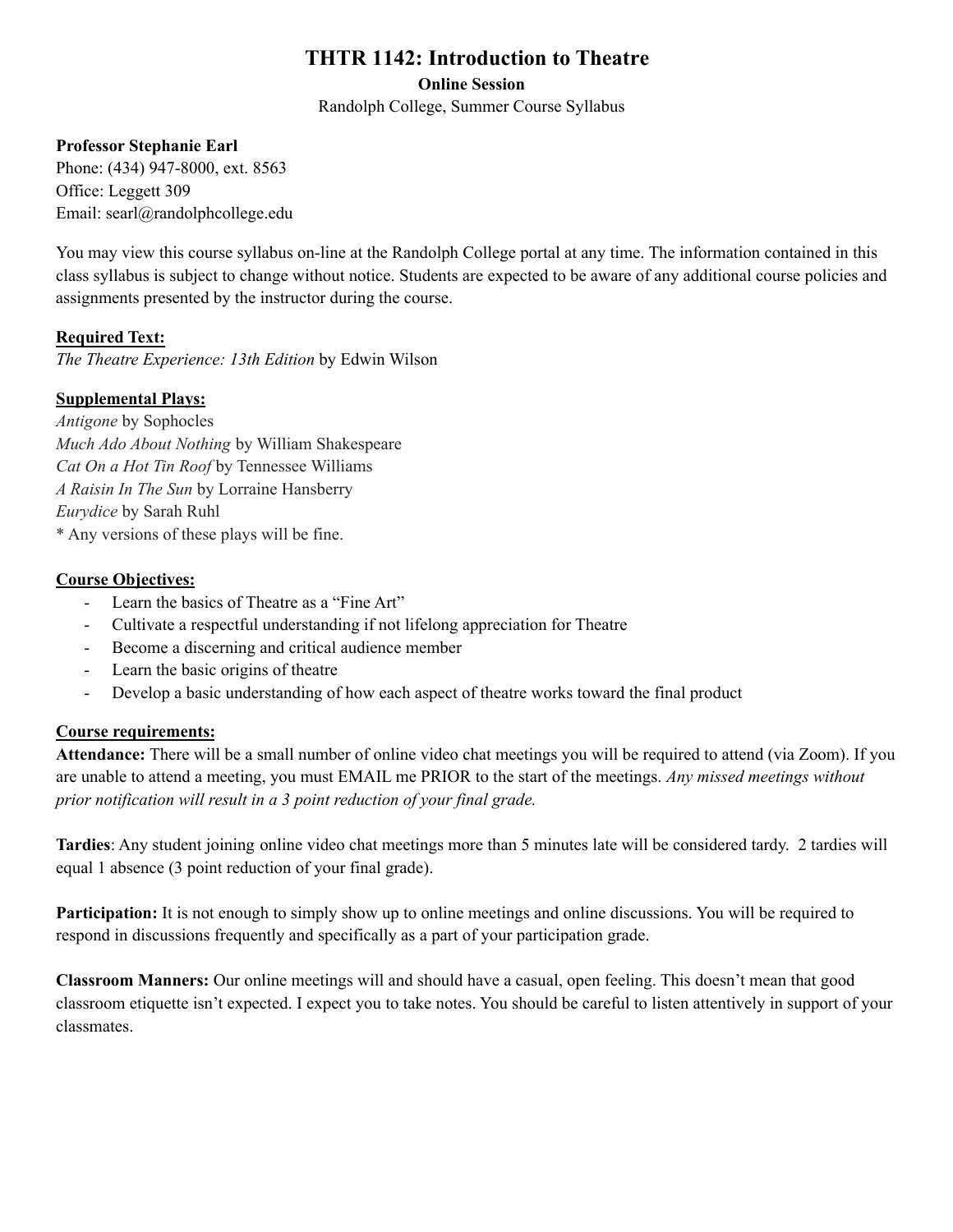| Grading:             |                                                                   |  |
|----------------------|-------------------------------------------------------------------|--|
| Participation        | $10\%$ or 100 points                                              |  |
| Quizzes              | $20\%$ or 200 points                                              |  |
| Production Critique  | $25\%$ or 250 points                                              |  |
| <b>Play Response</b> | $15\%$ or 150 points                                              |  |
| Final Exam           | 30% or 300 points                                                 |  |
| <b>TOTAL</b>         | 100% or 1000 points                                               |  |
|                      | $A = 93-100\%$ B+ = 87-89% C+ = 77-79% D+ = 67-69% F= 59 or below |  |
|                      | $A = 90-92\%$ B = 83-86% C = 73-76% D = 63-66%                    |  |

 $B_7 = 80-82\%$   $C_7 = 70-72\%$   $D_7 = 60\% - 62\%$ 

**Reading Assignments:** It is important that you read the assigned sections carefully and critically. Highlight/take notes/do whatever you need to do to be able to come to online meetings ready to discuss and debate the material IN DETAIL. Participation is dependent upon how well you bring thoughts and ideas from the reading to class discussion.

**Quizzes and Final Exams:** Quizzes and the final exam will include anything covered in reading, lecture, video clips, and class discussion.

**Play Responses**: There are five plays selected for this class. A written response is assigned for each of these works. Your assignment should be 2-3 pages in length, double-spaced.

**Production Critique:** You will be required to see 1 theatrical production online *this summer* and turn in a paper critiquing your experience. It should be a minimum of 2 pages long and a maximum of 4 pages, double-spaced.

#### **THE HONOR PLEDGE OF RANDOLPH COLLEGE**

"I pledge absolute honesty in my academic work and in all personal relationships at Randolph College. I will maintain the integrity of my word, and I will respect the rights of others. Realizing that these standards are an integral part of life at Randolph College, I assume my obligation to uphold this honor pledge. If at any time I fail to live up to my obligation of this pledge, I will report myself to the Chair of the Judiciary Committee. I will also ask others to report themselves for any infraction of this pledge."

#### **DISABILITY, ILLNESS, OR INJURY**

If you have a disability, an illness, or injury that keeps you from learning to the best of your ability, there are services available that may be helpful. To learn more about these services, go to the "Just for Students" link on your Moodle Classroom Help menu or contact Diane Roy, Coordinator of Disability Services, in the Academic Services Center, 4<sup>th</sup> floor, Lipscomb Library; at (434) 947-8132; or at droy[@randolphcollege.edu](mailto:tbarnes@randolphcollege.edu).

#### **TITLE IX**

At Randolph College, all College faculty are mandated reporters. In the event that you choose to write or speak about having experienced sexual violence, including rape, sexual assault, sexual harassment, intimate partner violence, or stalking and specify that this violence occurred while you were a Randolph student, I must inform the College's Title IX Coordinator, Sharon Saunders We do this to make sure you are able to get all the information and support you need. I understand you may not be interested in making a complaint at this time; however, I am required to report what you confide in me.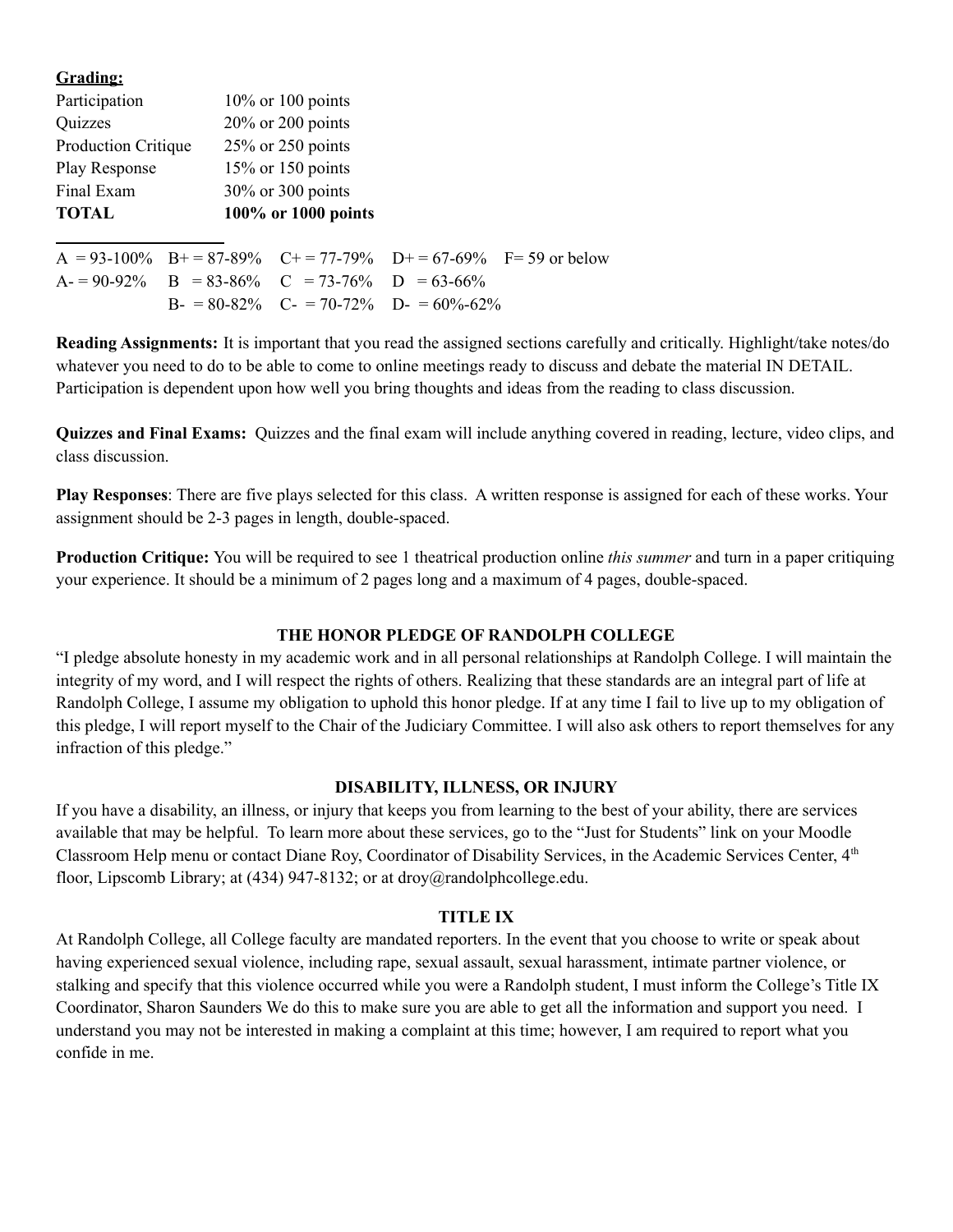## **CLASS SCHEDULE (***Subject to Change)*

## **Week 1**

| complete by Thursday         | Watch Lecture #1: Welcome                                                                                                 |
|------------------------------|---------------------------------------------------------------------------------------------------------------------------|
| complete by Thursday         | Reading:<br><i>Antigone</i> by Sophocles<br>The Theatre Experience: 13th Ed by Edwin Wilson-Chapters 1-3 (p. 2-64)<br>-   |
| complete by Thursday         | Watch Lecture #2: <i>Antigone</i> and Chapters 1-3                                                                        |
| Thursday:<br>$10:00-11:00am$ | Online Zoom Session (all reading must be completed and both lectures must have been<br>viewed before joining the session) |
| due Sunday by 5:00pm         | Quiz $#1$                                                                                                                 |
| due Sunday by 5:00pm         | <i>Antigone</i> Response Due                                                                                              |

### **Week 2**

| complete by Thursday         | Reading:<br>Much Ado About Nothing by William Shakespeare<br>$\overline{\phantom{a}}$<br><i>The Theatre Experience: 13th Edition by Edwin Wilson-Chapters 4-6 (p. 66-139)</i> |
|------------------------------|-------------------------------------------------------------------------------------------------------------------------------------------------------------------------------|
| complete by Thursday         | Watch Lecture #3: Much Ado About Nothing and Chapters 4-6                                                                                                                     |
| Thursday:<br>$10:00-11:00am$ | Online Zoom Session (all reading must be completed and lecture must have been viewed<br>before joining the session)                                                           |
| due Saturday by 5:00pm       | Movie Assignment                                                                                                                                                              |
| due Saturday by 5:00pm       | Quiz $#2$                                                                                                                                                                     |
| due Saturday by 5:00pm       | Much Ado About Nothing Response Due                                                                                                                                           |

## **Week 3**

| complete by Thursday  | Reading:<br>Cat on a Hot Tin Roof by Tennessee Williams<br><i>The Theatre Experience: 13th Edition by Edwin Wilson- Chapters 7-9 (p. 143-218)</i><br>$\overline{\phantom{a}}$ |  |
|-----------------------|-------------------------------------------------------------------------------------------------------------------------------------------------------------------------------|--|
| complete by Thursday  | Watch Lecture #4: <i>Cat on a Hot Tin Roof</i> and Chapters 7-9                                                                                                               |  |
| Thursday from 9am-9pm | Online Discussion (all reading must be completed and lecture must have been viewed before<br>responding to the discussion)                                                    |  |
| due Sunday by 5:00pm  | Quiz $#3$                                                                                                                                                                     |  |
| due Sunday by 5:00pm  | Cat on a Hot Tin Roof Response Due                                                                                                                                            |  |